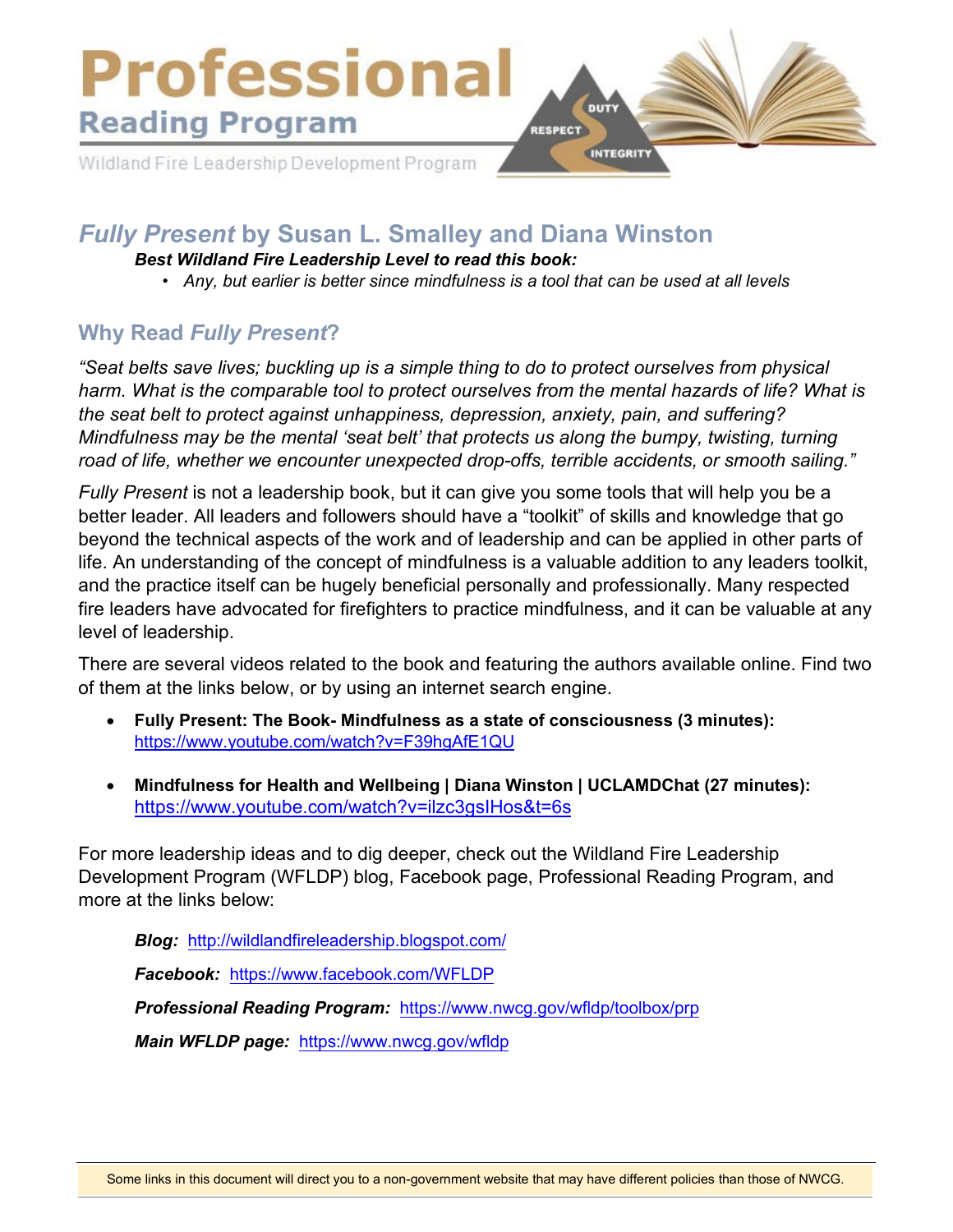## *Fully Present* **Discussion Questions**

#### **Chapter One: What is Mindfulness?**

What do you think of mindfulness as a learned skill? How can becoming more mindful improve the accuracy of your perception of the environment around you? Why could that be important in the wildland fire setting?

#### **Chapter Two: Getting Started**

What kind of "automatic pilot" habits do you have? Had you tried mindfulness meditation before this chapter? What did you think of the meditation exercises in this chapter?

#### **Chapter Three: Breath and Awareness: Essential Components**

How can stopping to "take a breath" in the context of mindfulness be valuable to a fire leader or follower? When can you practice mindful breathing in the wildland fire setting?

#### **Chapter Four: Mindful Movement: The Body and Awareness**

Why is it important to be aware of your body and what it's telling you? What do you think of the idea in this chapter that mindfulness can enhance your sensory acuity? Can you think of any wildland fire-related situations where being aware of subtle changes in your senses might be valuable? The feel of air movement or of heat on your skin, for example?

#### **Chapter Five: Working with Physical Pain**

How can mindfulness be a tool to deal with pain or discomfort? How might you use these techniques as a firefighter, leader, or follower?

#### **Chapter Six: Feeling Bad: Dealing with Negative Emotions**

Why could using mindfulness to increase awareness of our emotions be important for a leader or follower? Can you think of a situation where it would be good to not be "controlled by your emotions?" How is recognizing and accepting your emotions different than acting out on them?

#### **Chapter Seven: Feeling Good and Finding Happiness**

How are mindfulness and self-compassion valuable tools for fire leaders and followers? How can the mindfulness tools discussed in this chapter improve your interactions with others?

#### **Chapter Eight: Pay Attention, but How?**

How can applying mindfulness concepts and practices to attention be valuable for leaders and followers? Why might it be important in the fire setting to be better at "paying attention to what you are paying attention to"?